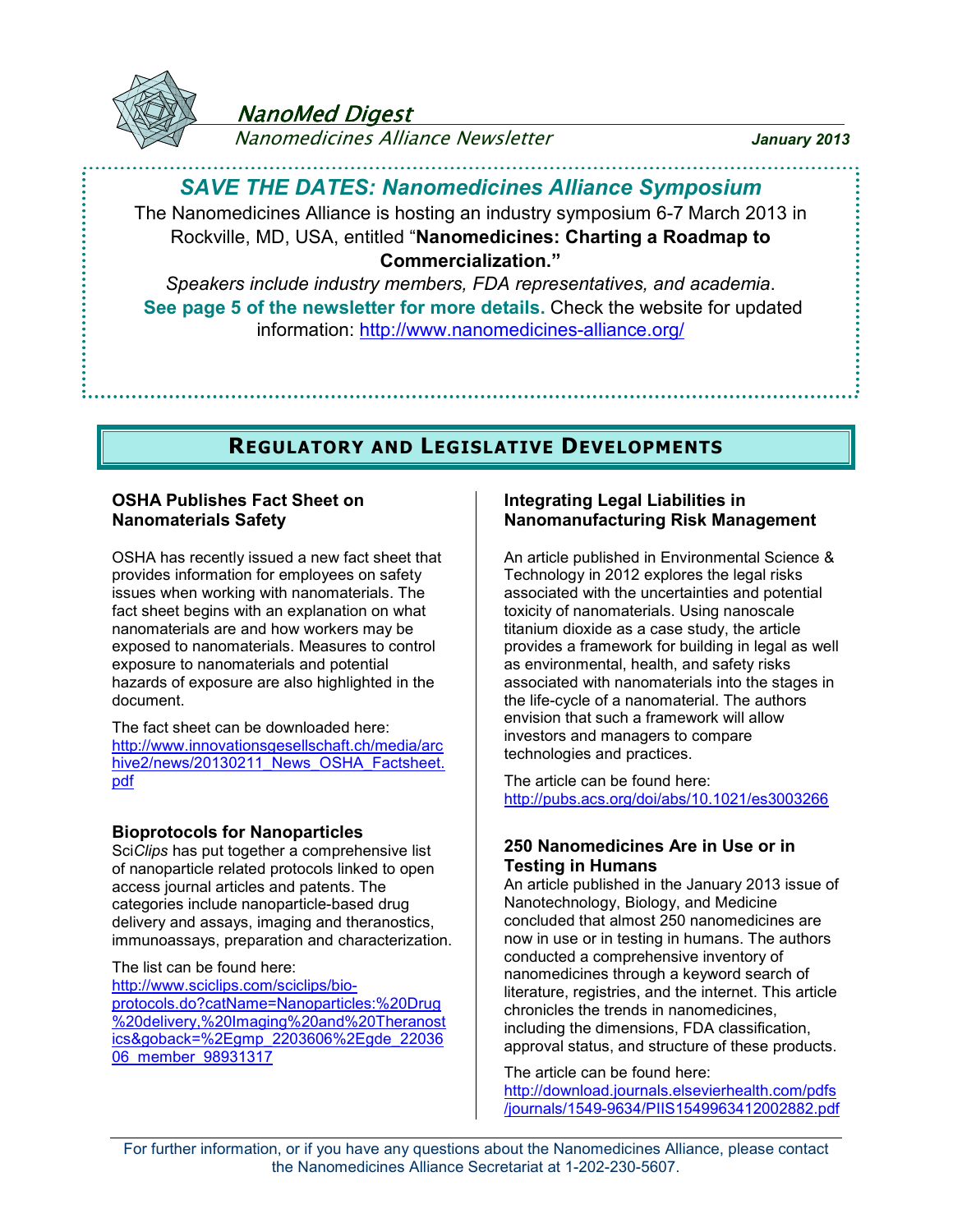## **REVIEWS AND OTHER PUBLICATIONS OF INTEREST**

#### **Nanomechanical Sensors: Bent on Detecting**

**Cancer.** Nature Nanotechnology, February 2013, Vol. 8, No. 2, pp. 77-78. Gajendra S. Shekhawat and Vinayak P. Dravid.

[http://links.ealert.nature.com/ctt?kn=38&ms=NDA5MzY0NjY](http://links.ealert.nature.com/ctt?kn=38&ms=NDA5MzY0NjYS1&r=NzQ3MDc4MDQ5MgS2&b=0&j=MTc2NzU4MzMwS0&mt=1&rt=0) [S1&r=NzQ3MDc4MDQ5MgS2&b=0&j=MTc2NzU4MzMwS0](http://links.ealert.nature.com/ctt?kn=38&ms=NDA5MzY0NjYS1&r=NzQ3MDc4MDQ5MgS2&b=0&j=MTc2NzU4MzMwS0&mt=1&rt=0) [&mt=1&rt=0](http://links.ealert.nature.com/ctt?kn=38&ms=NDA5MzY0NjYS1&r=NzQ3MDc4MDQ5MgS2&b=0&j=MTc2NzU4MzMwS0&mt=1&rt=0)

**Nanoparticles: Pushed off Target with Proteins**. Nature Nanotechnology, February 2013, Vol. 8, No. 2, pp. 79-80. Rogério Gaspar [http://links.ealert.nature.com/ctt?kn=38&ms=NDA5MzY0NjY](http://links.ealert.nature.com/ctt?kn=38&ms=NDA5MzY0NjYS1&r=NzQ3MDc4MDQ5MgS2&b=0&j=MTc2NzU4MzMwS0&mt=1&rt=0) [S1&r=NzQ3MDc4MDQ5MgS2&b=0&j=MTc2NzU4MzMwS0](http://links.ealert.nature.com/ctt?kn=38&ms=NDA5MzY0NjYS1&r=NzQ3MDc4MDQ5MgS2&b=0&j=MTc2NzU4MzMwS0&mt=1&rt=0) [&mt=1&rt=0](http://links.ealert.nature.com/ctt?kn=38&ms=NDA5MzY0NjYS1&r=NzQ3MDc4MDQ5MgS2&b=0&j=MTc2NzU4MzMwS0&mt=1&rt=0)

#### **REVIEW: Application of Drug Nanocrystal Technologies on Oral Drug Delivery of Poorly Soluble Drugs.** AAPS Pharmaceutical

Research, February 2013, Vol. 30, No. 2. Lei Gao, Guiyang Liu, Jianli Ma, Xiaoqing Wang, Liang Zhou, Xiang Li, and Fang Wang. [http://springer.r.delivery.net/r/r?2.1.Ee.2Tp.1jdAG3.C4%2abj](http://springer.r.delivery.net/r/r?2.1.Ee.2Tp.1jdAG3.C4*bjk..H.ZRNm.40JU.bW89MQ__CUNKFMe0) [k..H.ZRNm.40JU.bW89MQ%5f%5fCUNKFMe0](http://springer.r.delivery.net/r/r?2.1.Ee.2Tp.1jdAG3.C4*bjk..H.ZRNm.40JU.bW89MQ__CUNKFMe0)

# **REVIEW: Nanocarriers Targeting Dendritic**

**Cells for Pumonary Vaccine Delivery.** AAPS Pharmaceutical Research, February 2013, Vol. 30, No. 2. Nitesh K. Kunda, Satyanarayana Somavarapu, Stephen B. Gordon, Gillian A. Hutcheon, and Imran Y. Saleem. [http://springer.r.delivery.net/r/r?2.1.Ee.2Tp.1jdAG3.C4%2abj](http://springer.r.delivery.net/r/r?2.1.Ee.2Tp.1jdAG3.C4*bjk..H.ZRNs.40JU.bW89MQ__CVBGFNE0) [k..H.ZRNs.40JU.bW89MQ%5f%5fCVBGFNE0](http://springer.r.delivery.net/r/r?2.1.Ee.2Tp.1jdAG3.C4*bjk..H.ZRNs.40JU.bW89MQ__CVBGFNE0)

**Effect of PEGylation on Biodistribution and Gene Silencing of siRNA/Lipid Nanoparticle Complexes.** AAPS Pharmaceutical Research, February 2013, Vol. 30, No. 2. Yanjie Bao, Yi Jin, Padmanabh Chivukula, Jun Zhang, Yun Liu, Jian Liu, Jean-Pierre Clamme, Ram I. Mahato, Dominic Ng, Wenbin Ying, Yiting Wang, and Lei Yu.

[http://springer.r.delivery.net/r/r?2.1.Ee.2Tp.1jdAG3.C4%2abj](http://springer.r.delivery.net/r/r?2.1.Ee.2Tp.1jdAG3.C4*bjk..H.ZRNy.40JU.bW89MQ__CVVCFNK0) [k..H.ZRNy.40JU.bW89MQ%5f%5fCVVCFNK0](http://springer.r.delivery.net/r/r?2.1.Ee.2Tp.1jdAG3.C4*bjk..H.ZRNy.40JU.bW89MQ__CVVCFNK0)

## **Rapid Lymph Accumulation of Polystyrene Nanoparticles Following Pulmonary**

**Administration.** AAPS Pharmaceutical Research, February 2013, Vol. 30, No. 2. Abdul Khader Mohammad, Lenah K. Amayreh, John M. Mazzara, and Joshua J. Reineke.

[http://springer.r.delivery.net/r/r?2.1.Ee.2Tp.1jdAG3.C4%2abj](http://springer.r.delivery.net/r/r?2.1.Ee.2Tp.1jdAG3.C4*bjk..H.ZROc.40JU.bW89MQ__CTPSFMV0) [k..H.ZROc.40JU.bW89MQ%5f%5fCTPSFMV0](http://springer.r.delivery.net/r/r?2.1.Ee.2Tp.1jdAG3.C4*bjk..H.ZROc.40JU.bW89MQ__CTPSFMV0)

**REVIEW: Preparation and Biomedical Applications of Gold-Coated Magnetic Nanocomposites**. Journal of Nanoscience and

Nanotechnology, March 2013, Vol. 13, No. 3, pp.1617-1625. Hongrong Jiang, Xin Zeng, Nongyue He, Yan Deng, Guangming Lu, and Kai Li.

[http://openurl.ingenta.com/content?genre=article&issn=1533](http://openurl.ingenta.com/content?genre=article&issn=1533-4880&volume=13&issue=3&spage=1617&epage=1625) [-4880&volume=13&issue=3&spage=1617&epage=1625](http://openurl.ingenta.com/content?genre=article&issn=1533-4880&volume=13&issue=3&spage=1617&epage=1625)

**Nanomedicine Applications Towards the** 

**Cure of HIV.** Nanotechnology, Biology, and Medicine, January 2013, Vol. 9, No. 1, pp.28-38. Julianna Liscziewicz and Enikõ R. Tõke. [http://download.journals.elsevierhealth.com/pdfs/journals/15](http://download.journals.elsevierhealth.com/pdfs/journals/1549-9634/PIIS1549963412002870.pdf) [49-9634/PIIS1549963412002870.pdf](http://download.journals.elsevierhealth.com/pdfs/journals/1549-9634/PIIS1549963412002870.pdf)

### **Nanoparticle Uptake in Tumors is Mediated by the Interplay of Vascular and Collagen Density with Interstitial Pressure.**

Nanotechnology, Biology, and Medicine, February 2013, Vol. 9, No. 2, pp.151-158. Sason Torosean, Brendan Flynn, Johan Axelsson, Jason Gunn, et al.

[http://download.journals.elsevierhealth.com/pdfs/journals/15](http://download.journals.elsevierhealth.com/pdfs/journals/1549-9634/PIIS1549963412004030.pdf) [49-9634/PIIS1549963412004030.pdf](http://download.journals.elsevierhealth.com/pdfs/journals/1549-9634/PIIS1549963412004030.pdf)

### **REVIEW: Polymeric Nanogels as Vaccine**

**Delivery Systems.** Nanotechnology, Biology, and Medicine, February 2013, Vol. 9, No. 2, pp. 159-173. Silvia A. Ferreira, Francisco M. Gama, and Manuel Vilanova.

[http://download.journals.elsevierhealth.com/pdfs/journals/15](http://download.journals.elsevierhealth.com/pdfs/journals/1549-9634/PIIS1549963412003978.pdf) [49-9634/PIIS1549963412003978.pdf](http://download.journals.elsevierhealth.com/pdfs/journals/1549-9634/PIIS1549963412003978.pdf)

**REVIEW: Mesenchymal Stem Cells: A Potential Targeted-delivery Vehicle for Anti-Cancer Drug, Loaded Nanoparticles**. Nanotechnology, Biology, and Medicine, February 2013, Vol. 9, No. 2, pp. 174-184. [http://download.journals.elsevierhealth.com/pdfs/journals/15](http://download.journals.elsevierhealth.com/pdfs/journals/1549-9634/PIIS1549963412003991.pdf) [49-9634/PIIS1549963412003991.pdf](http://download.journals.elsevierhealth.com/pdfs/journals/1549-9634/PIIS1549963412003991.pdf)

**REVIEW: Nucleic Acid Nanostructures for Biomedical Applications**. Nanomedicine, January 2013, Vol. 8, No. 1, pp. 105-121. David Smith, Verena Schüller, Christian Engst, Joachim Rädler, and Tim Liedl. <http://www.futuremedicine.com/doi/pdf/10.2217/nnm.12.184>

**REVIEW: Nanoparticles for Imaging and Treating Brain Cancer**. Nanomedicine, January 2013, Vol. 8, No. 1, pp. 123-143. Joseph D. Meyers, Tennyson Doane, Clemens Burda, James P. Basilion. <http://www.futuremedicine.com/doi/pdf/10.2217/nnm.12.185>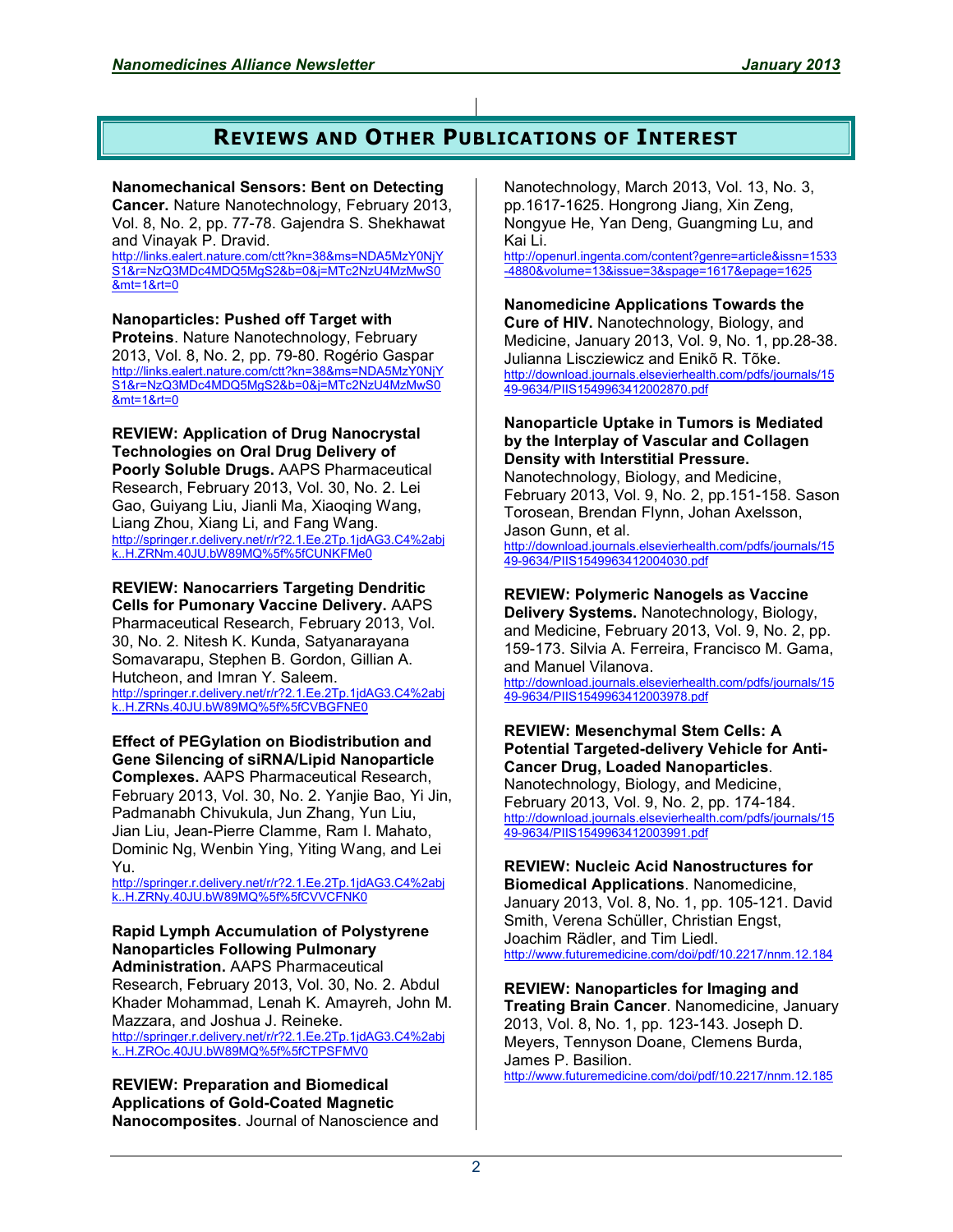**REVIEW: Multiplexed Detection of Molecular Biomarkers with Phase-Change Nanoparticles.** Nanomedicine, February 2013, Vol. 8, No. 2, pp. 253-263. Ming Su. <http://www.futuremedicine.com/doi/pdf/10.2217/nnm.12.212> **REVIEW: Bacterial Cellulose Scaffolds and Cellulose Nanowhiskers for Tissue Engineering.** Nanomedicine, February 2013, Vol. 8, No. 2, pp. 287-298. <http://www.futuremedicine.com/doi/pdf/10.2217/nnm.12.211>

## **CONFERENCES AND WORKSHOPS**

#### **1st IBN International Symposium— Nanosystems for Biomedical Applications, January 11-13, 2013, Singapore, Singapore**

Drug and gene delivery Cell and tissue engineering Biodevices and Diagnostics Pharmaceutical synthesis and green chemistry

<http://www.ibn-is.com/>

#### **Nanoparticle and Microparticle Combinations in Modified Release Oral Suspensions, January 31, 2013 (Webmeeting)**

Coated nanoparticles and microparticles for limited sustained-release oral suspensions

[https://www.aaps.org/eLearning/Webinars/2013/Nanoparticle](https://www.aaps.org/eLearning/Webinars/2013/Nanoparticle_and_Microparticle_Combinations_in_Modified_Release_Oral_Suspensions/) [\\_and\\_Microparticle\\_Combinations\\_in\\_Modified\\_Release\\_Or](https://www.aaps.org/eLearning/Webinars/2013/Nanoparticle_and_Microparticle_Combinations_in_Modified_Release_Oral_Suspensions/) al Suspensions/

#### **ASME 2013 2nd Global Congress on NanoEngineering for Medicine and Biology (NEMB 2013), February 4-6, 2013, Boston, MA**

Bioengineering for medical diagnostics, therapeutics, and imaging Nanoengineering for regenerative medicine and tissue engineering Manufacturing and materials for nanomedicine, biology, and nanoengineering Biological nanomechanics: materials factors in physiology, disease, and treatment

[http://www.asmeconferences.org/NEMB2013/TrackKeynotes](http://www.asmeconferences.org/NEMB2013/TrackKeynotes.cfm) [.cfm](http://www.asmeconferences.org/NEMB2013/TrackKeynotes.cfm)

#### **Nanotechnology for Multi-Modality Imaging and Theranostics, February 21, 2013 (Webmeeting)**

Issues with state-of-art imaging modalities Potential of nanotechnology and challenges in imaging

[http://www.aaps.org/eLearning/Webinars/2013/Nanotechnol](http://www.aaps.org/eLearning/Webinars/2013/Nanotechnology_for_Multi-modality_Imaging_and_Theranostics/) ogy for Multi-modality Imaging and Theranostics/

#### **48th AAPS Annual Arden Conference, March 4-6, 2013, Rockville, MD**

Review fundamental mechanical properties of pharmaceutical solids and methods to measure them Review theoretical modeling of particle mixing and simulation tools of powder compaction Apply mechanical properties in drug product developing with QbD approach <http://www.aaps.org/Arden/>

#### **BioNanoMed 2013, March 13-15, 2013, Krems, Austria**.

Novel nanomedical solutions-advances in nanomedicine Regenerative nanomedicine Nano-bio-technology based diagnostics Nano-bio-technology based therapy Aspects of nano safety Nano-imaging technologies in medicine

<http://www.bionanomed.at/>

#### **2013 International Conference of RNA Nanotechnology and Therapeutics, April 3-5, 2013, Lexington, KY**

RNA Nanoparticle Assembly RNA Nanoparticles in Therapeutics RNA Systems Biology and Engineering [http://nanobio.uky.edu/RNA2013/index.html#topics](http://nanobio.uky.edu/RNA2013/index.html)

#### **19th Congress of the International Society for Aerosols in Medicine, April 6-10, 2013, Chapel Hill, North Carolina.**

Inhaling nanoparticles by accident on purpose—challenges and opportunities for toxicology and therapeutics

<http://www.med.unc.edu/isam2013/scientific-program>

#### **Sydney International Nanomedicine**

**Conference, July 1-3, 2013, Sydney, Australia.** Target Delivery Sensing

**Diagnostics** Regenerative Medicine Imaging Translational Medicine NanoSafety <http://www.oznanomed.org/>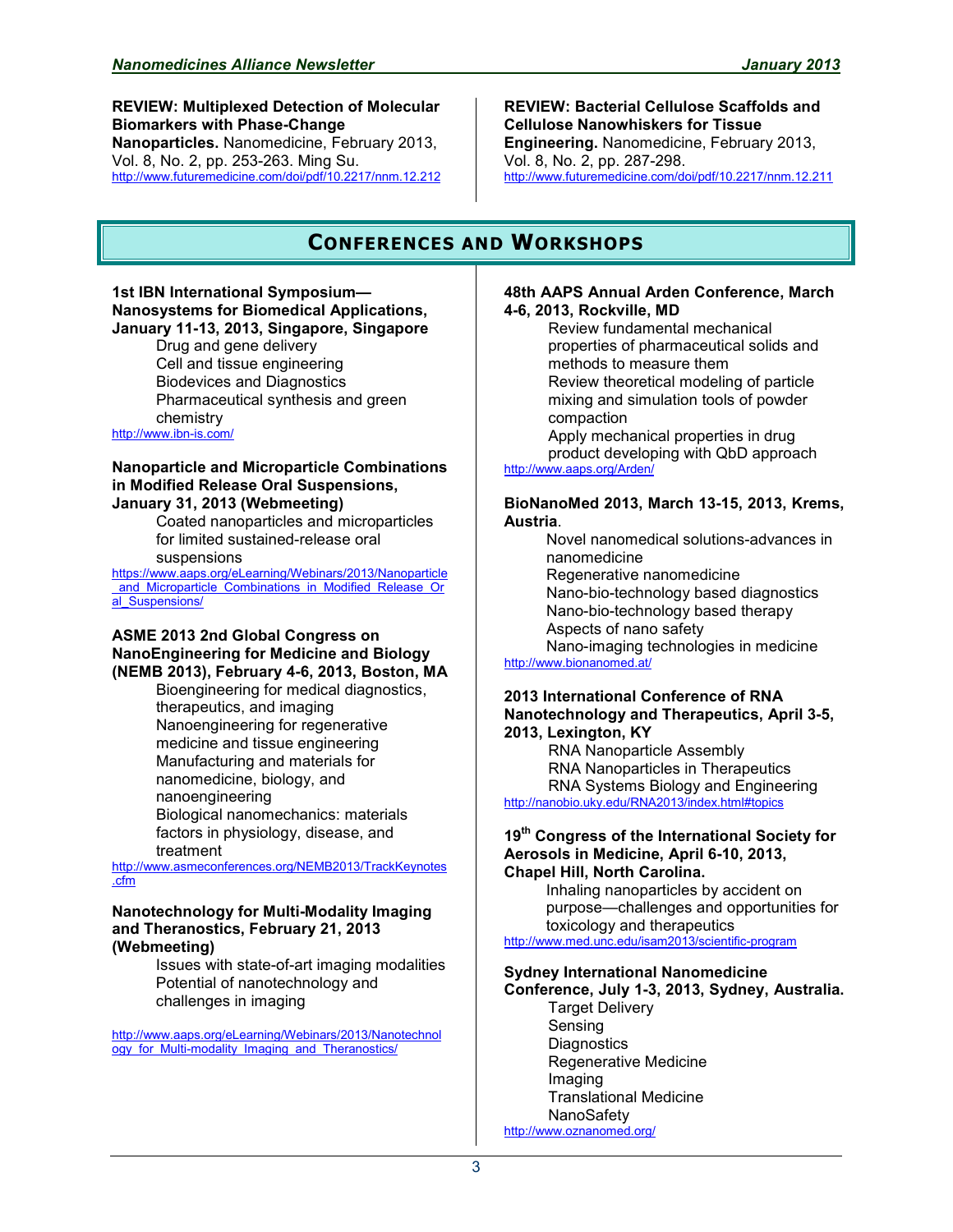**Cancer Nanotechnology, July 14-19, 2013, West Dover, VT** Materials synthesis **Characterisation Biocompatibility** [http://www.grc.org/programs.aspx?year=2013&program=can](http://www.grc.org/programs.aspx?year=2013&program=cancnano) [cnano](http://www.grc.org/programs.aspx?year=2013&program=cancnano)

**6th International Symposium on Nanotechnology, Occupational and Environmental Health, October 28-31, 2013, Nagoya, Japan** Nanomaterial processing and characterization Health effects and toxicity ADME Environmental toxicity Risk assessment and management <http://square.umin.ac.jp/nanoeh6/index.html>

# **REFERENCE SECTION**

## **Nanobio- and Nanomedicine Companies**

Listed alphabetically: [http://www.nanowerk.com/nanotechnology/nanomaterial/nan](http://www.nanowerk.com/nanotechnology/nanomaterial/nanobiomedicine_a.php) [obiomedicine\\_a.php](http://www.nanowerk.com/nanotechnology/nanomaterial/nanobiomedicine_a.php)

## **Nano Organizations**

National Center for Toxicological Research (NCTR): [http://www.fda.gov/AboutFDA/CentersOffices/NCT](http://www.fda.gov/AboutFDA/CentersOffices/NCTR/default.htm) [R/default.htm](http://www.fda.gov/AboutFDA/CentersOffices/NCTR/default.htm) National Nanotechnology Initiative (NNI):

<http://www.nano.gov/> Nano Science and Technology Consortium

(NSTC): <http://www.nstc.in/>

Nano Science and Technology Institute (NSTI): <http://www.nsti.org/> The Nanotechnology Institute (NTI): <http://nanotechinstitute.org/>

### **Nano Journals**

American Chemical Society -- Nano Letters: <http://pubs.acs.org/journal/nalefd>

Institute of Physics – Nanotechnology: <http://iopscience.iop.org/0957-4484/>

Journal of Nanoscience and Nanotechnology: <http://www.aspbs.com/jnn/> NanoTrends - A Journal of Nanotechnology and its Applications:

<http://www.nstc.in/journal/default.aspx>

BCC Research -- Nanotechnology Reports: [http://www.bccresearch.com/index/category/code/](http://www.bccresearch.com/index/category/code/nanotechnology) [nanotechnology](http://www.bccresearch.com/index/category/code/nanotechnology)

Nanomedicine: Nanotechnology, Biology, and Medicine: <http://www.nanomedjournal.com/home>

Nanomedicine: <http://www.futuremedicine.com/page/about.jsp> Nature Nanotechnology:

[http://www.nature.com/nnano/focus/highlights/inde](http://www.nature.com/nnano/focus/highlights/index.html?WT.mc_id=NM1110CT010) [x.html?WT.mc\\_id=NM1110CT010](http://www.nature.com/nnano/focus/highlights/index.html?WT.mc_id=NM1110CT010) 

# **CONTACT**

For further information, or if you have any questions about the Nanomedicines Alliance, please contact the Nanomedicines Alliance Secretariat at 1-202-230-5607 or [info@nanomedicines-alliance.org](mailto:info@nanomedicines-alliance.org)

This newsletter is provided as a public service and resource to the scientific and regulatory community interested in nanomedicines. The mention of any organizations, conferences or other events in this newsletter IS FOR INFORMATIONAL PURPOSES ONLY and does not represent an endorsement by the Nanomedicines Alliance or any of its members.